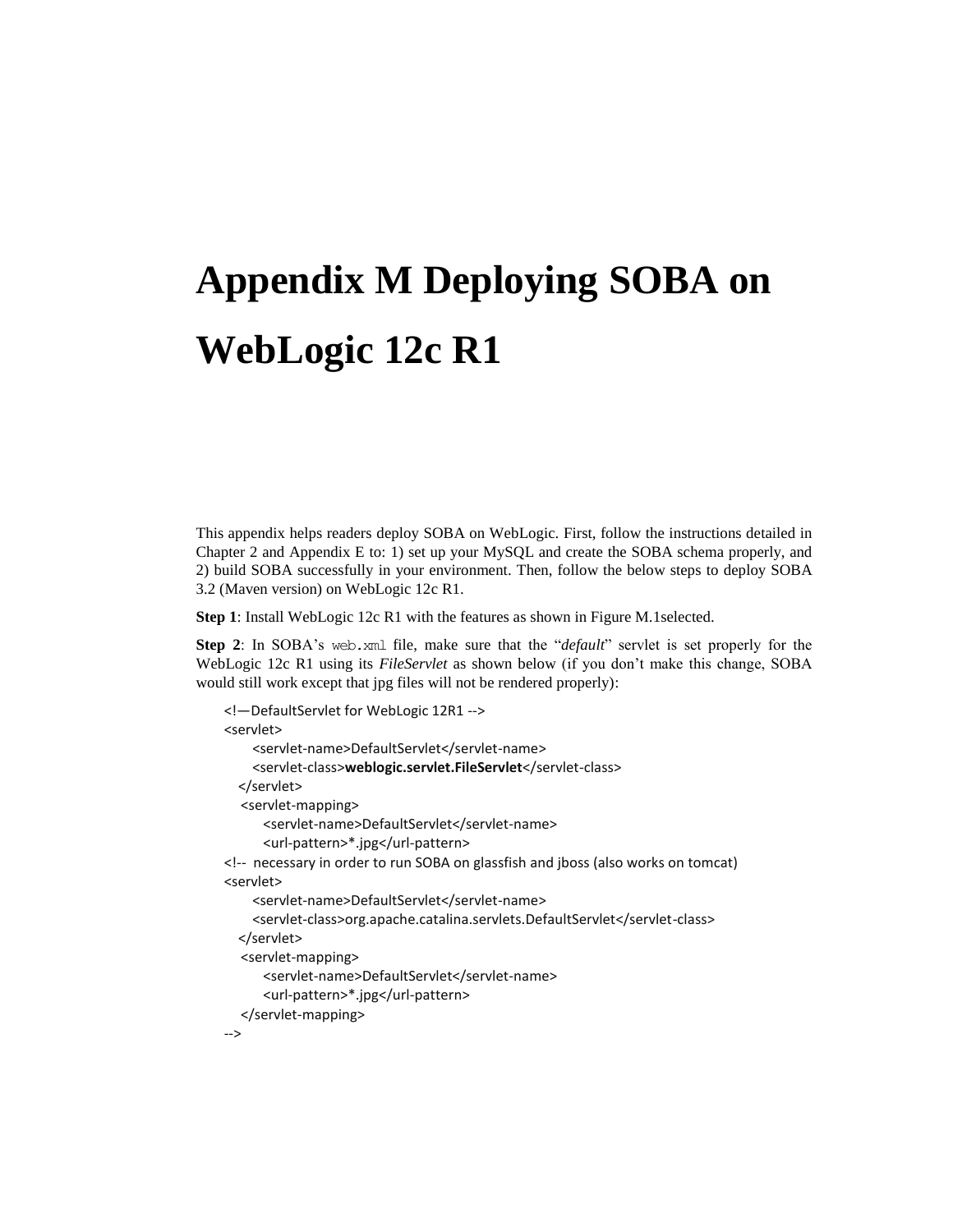318DEVELOPING ENTERPRISE APPLICATIONS WITH SPRING: AN END-TO-END APPROACH

```
<!—this is the default servlet mapping on Tomcat
  <servlet-mapping>
      <servlet-name>default</servlet-name>
      <url-pattern>*.jpg</url-pattern>
  </servlet-mapping>
  <servlet-mapping>
      <servlet-name>default</servlet-name>
      <url-pattern>*.gif</url-pattern>
  </servlet-mapping>
-->
```
**Step 3**: Configure SOBA to use HTTP rather than HTTPS on WebLogic. Edit the sobasecurity.xml file and remove the attribute "requires-channel="https" from the <intercepturl pattern="/\*\*" requires-channel="https"/> XML elementto make it look like

<intercept-url pattern="/\*\*" />

**Step 4**: Locate the *soba3.2-3.2-mvn* directory from your *target* directory built with Maven. Copy it to the *<WebLogic\_Install>\user\_projects\domains\base\_domain\autodeploy* directory and rename it to *soba* (note that *base\_domain* is the domain you set up when installing WebLogic).

**Step 5**: Change to your *base\_domain* directory and start your WebLogic server as follows:

base\_domain> bin\startWebLogic.cmd

Step 6: Try<http://localhost:7001/console> and you should see the WebLogic server admin console as shown in Figure M.2 (note that you need to change the default port number of 7001 if you chose a different port number during your WebLogic installation process). Log into the admin console with your credentials (like *weblogic/weblogic1211* in my case). After clicking on *deployments* under *domain structure*, you should see that SOBA has been deployed successfully with a green check-mark there. Otherwise, check the SOBA log file of *soba.log* located in *user\_projects\domains\log\soba*. Or, if you need help, please send this file to me via email.

**Step 7**: If step 6 is successful, click one of the test points under the *Testing* tab as shown in Figure M.3. You should see the SOBA login page as shown in Figure M.4. That's all about how to deploy SOBA on WebLogic 12c R1.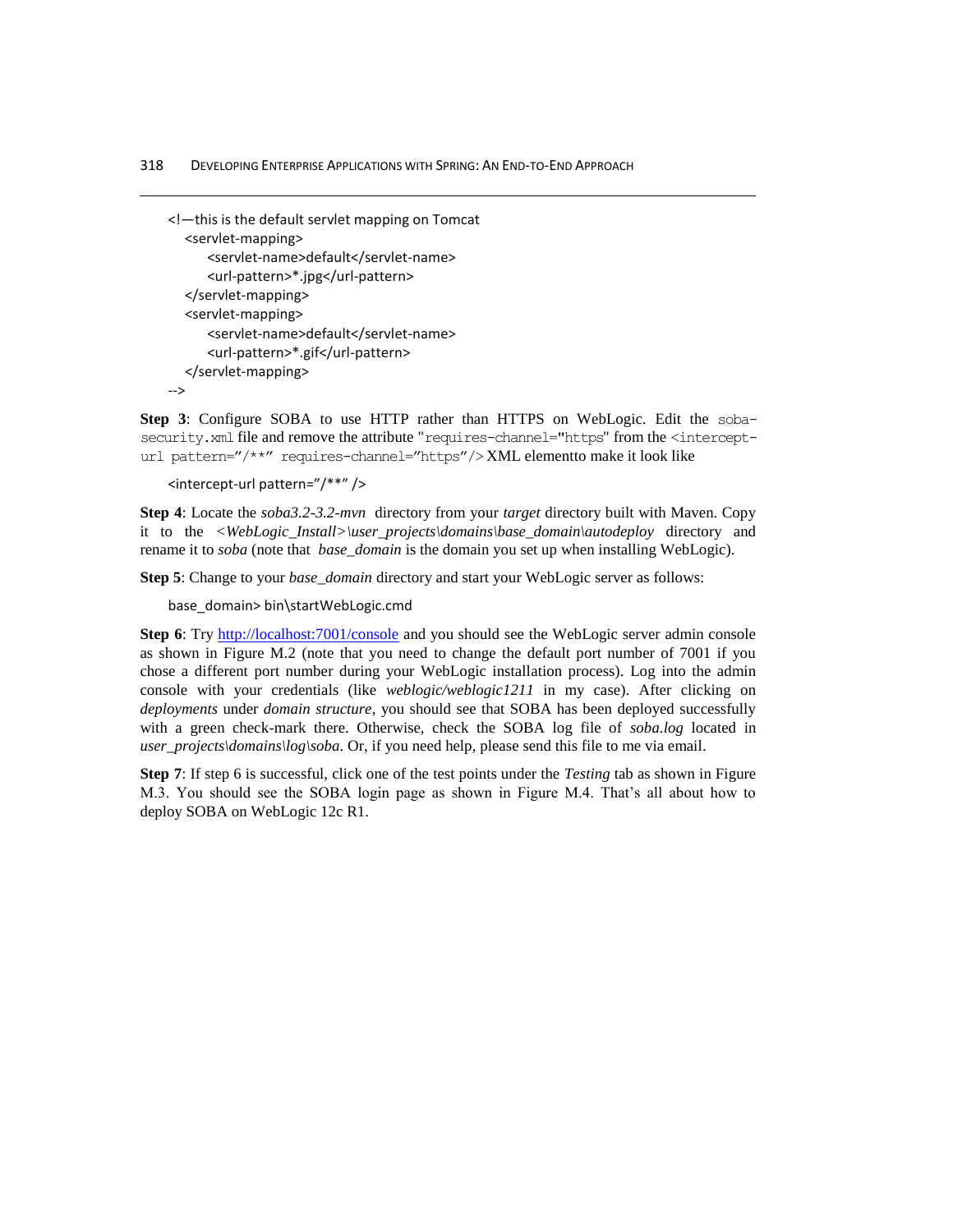

**Figure M.1** Installed features with WebLogic 12c R1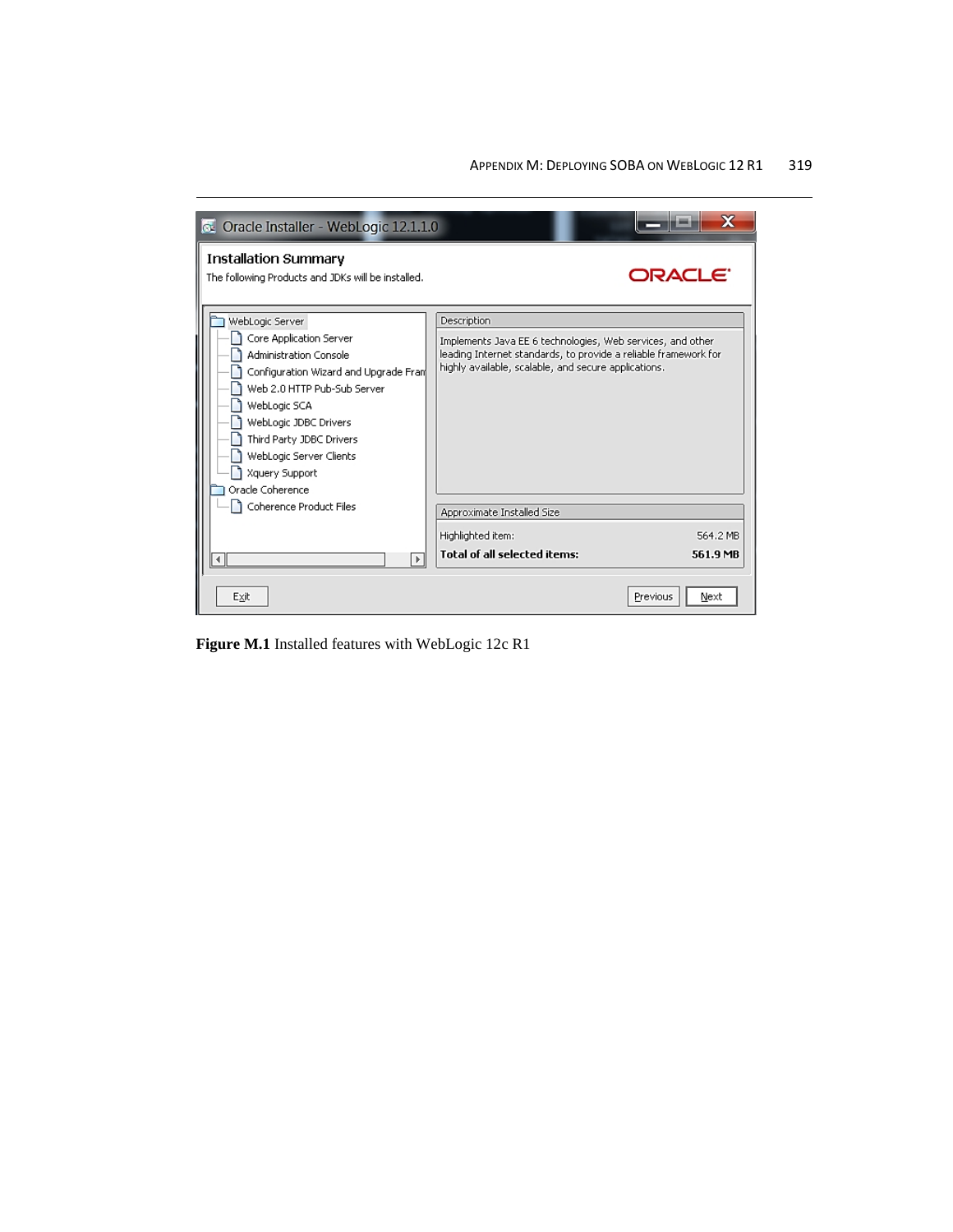## 320DEVELOPING ENTERPRISE APPLICATIONS WITH SPRING: AN END-TO-END APPROACH



**Figure M.2** WebLogic server admin console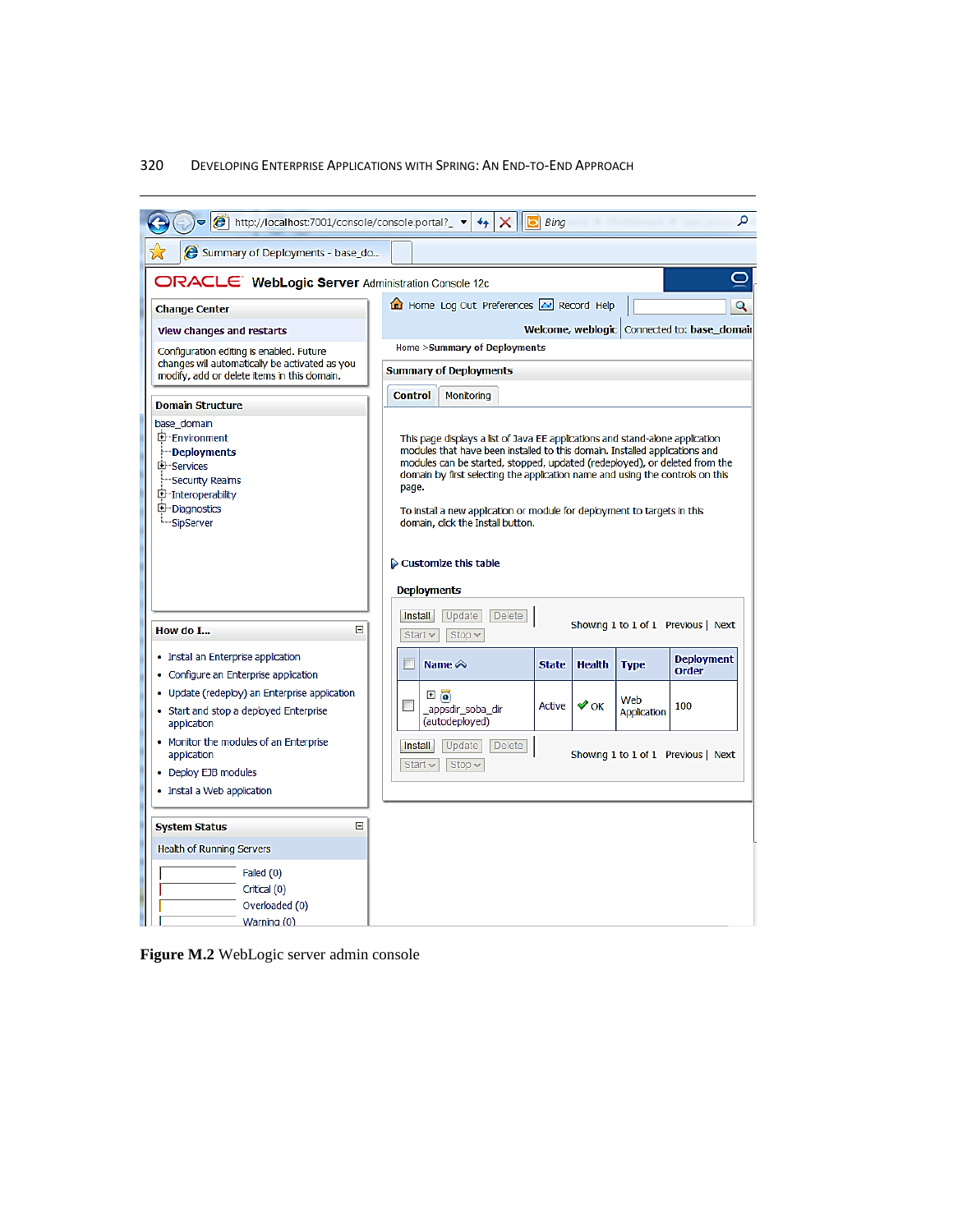## APPENDIX M: DEPLOYING SOBA ON WEBLOGIC 12 R1 321

| Settings for _appsdir_soba_dir                                                                                                                                                                                                             |                   |                |                               |                                         |                                                    |  |
|--------------------------------------------------------------------------------------------------------------------------------------------------------------------------------------------------------------------------------------------|-------------------|----------------|-------------------------------|-----------------------------------------|----------------------------------------------------|--|
| Overview                                                                                                                                                                                                                                   | Control           | <b>Testing</b> | <b>Monitoring</b>             |                                         |                                                    |  |
| Some deployment types support test points you can use to verify that a deployment was<br>successful and that the module is ready for use.<br>The following table includes all of the test points available for this application or module. |                   |                |                               |                                         |                                                    |  |
| <b>Deployment Tests</b><br>Showing 1 to 1 of 1 Previous   Next                                                                                                                                                                             |                   |                |                               |                                         |                                                    |  |
| Name $\bigotimes$                                                                                                                                                                                                                          | <b>Test Point</b> |                |                               |                                         | <b>Comments</b>                                    |  |
| 冃<br>_appsdir_soba_dir                                                                                                                                                                                                                     |                   |                |                               |                                         |                                                    |  |
| /wls-<br>cat/index.jsp                                                                                                                                                                                                                     |                   |                | Classloader Analysis Tool     |                                         | Classloader Analysis Tool<br>on server AdminServer |  |
| default                                                                                                                                                                                                                                    |                   |                | http://172.28.64.13:7001/soba |                                         | Default url on server.<br>AdminServer              |  |
| login.jsp                                                                                                                                                                                                                                  |                   |                |                               | http://172.28.64.13:7001/soba/login.jsp | Welcome file login.jsp on<br>server AdminServer    |  |
|                                                                                                                                                                                                                                            |                   |                |                               |                                         |                                                    |  |

**Figure M.3** Testing tab for SOBA on the WebLogic admin console